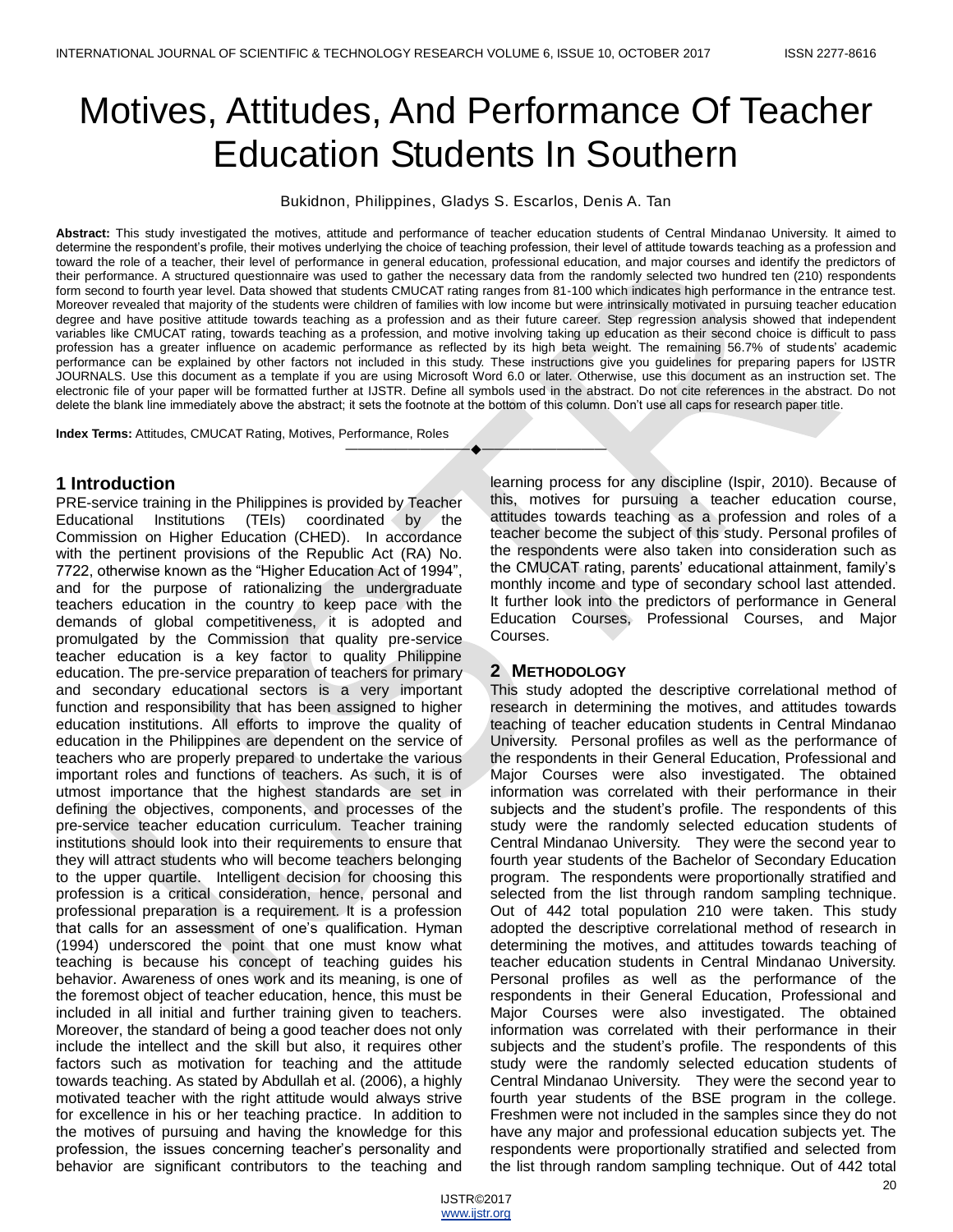populations, 210 were taken.

#### **3 FINDINGS**

Majority or the students indicated that they choose teaching because it is the course they like, love and they have the aptitude for it. Gines (1999) mentioned that personal motives, desires, interests, talents and skills need to be considered in choosing a profession. Becoming an effective teacher reflects an attitude towards teaching as a profession. It is ideal that teachers really love teaching and look at it with a sense of pride and mission. The Holland's theory explained that congruent, consistent pairings of the individual and his occupational environment provide a more stable vocational choice, greater vocational achievement, higher academic achievement, and greater satisfaction. Teaching is a demanding work. One has to love the work to stay focused.

#### *Table 2. Distribution of Respondents According to their Primary Motives Underlying the Choice of a Teacher Education Course*

| Variable                                                                                                                    | Frequency | Percent |
|-----------------------------------------------------------------------------------------------------------------------------|-----------|---------|
| (1) Did not have any choice because I did not<br>know what I wanted to be.                                                  | 15        | 7.1     |
| (2) Had another course as first choice but it was<br>too difficult to pass.                                                 | 11        | 5.2     |
| (3) My parents chose for me because it<br>was the easiest to be called professional.<br>(4) My parents cannot afford for my | 18        | 8.6     |
| first choice course because it was<br>expensive.                                                                            | 29        | 13.8    |
| (5) It is the course I like, I love teaching, and I<br>have the aptitude for it.                                            | 103       | 49.0    |
| (6) Teaching is a good paying job.                                                                                          | з         | 1.4     |
| (9) It will give the opportunity to go abroad.                                                                              | 4         | 1.9     |
| (10) Others.                                                                                                                | 16        | 7.6     |
| Total                                                                                                                       | 210       | 100     |

The attitude of the respondents was also evaluated based on the National-Competency Based Teaching Standards (NCBTS) seven domains. As shown in Table 3, the respondents disclosed a considerable agreement of the students' perception with that of the desired attitude towards the teaching profession. (Over All Mean of 4.16).

#### *Table 3. Summary Result on Attitudes of Teacher Education Students Towards Teaching as a Profession*

| Performance Indicator                | Weighted | Descriptive           |
|--------------------------------------|----------|-----------------------|
| (Domains of Teaching & Learning)     | Mean     | Rating                |
| 1. Social Regard for learning        | 4.77     | <b>Strongly Agree</b> |
| 2. Learning Environment              | 3.85     | Agree                 |
| 3. Diversity of Learners             | 3.80     | Agree                 |
| 4. Curriculum                        | 4.96     | <b>Strongly Agree</b> |
| 5. Planning, Assessing and Reporting | 4.42     | Agree                 |
| 6. Community Linkages                | 3.28     | <b>Undecided</b>      |
| 7. Personal Growth and Professional  | 3.99     | Agree                 |
| Development                          |          |                       |
| Over all Mean                        | 4.16     | Aaree                 |

It is deduced that the students strongly agree (weighted mean = 4.77) that teachers should serve as positive and powerful role models of the values of the pursuit of learning and of the effort to learn as cited in the domain of Social Regard for Learning. A teacher's actions, statements, and different types of social interactions with students exemplify this ideal, which is an important principle to be cultivated on teacher education students. The domain of Learning Environment focuses on the importance of providing for a social, psychological, and physical environment within which all students regardless of their individual differences in learning can engage the different learning activities and work towards attaining high standards of learning. It is evident that the respondents have started to develop the importance of establishing an environment conducive for learning and teaching as well based from the obtained weighted mean of 3.85. The domain of Diversity of Learners emphasizes that teachers can facilitate the learning process in diverse learners by first recognizing and respecting individual differences, then using knowledge about students' differences to design diverse sets of learning activities to ensure that all students can attain desired learning goals. The respondents disclosed a positive attitude on this domain. Moreover, they strongly agree (weighted mean=4.96) on the importance of curriculum which elements of the teaching-learning process work in convergence to help students attain high standard of learning, such as the teacher's knowledge of the subject matter and the learning process, teaching-learning approaches and activities, instructional materials, and learning resources, in achieving a higher level of learning. While the domain on Planning, Assessing and Reporting focuses on the use of assessment data to plan and revise teaching-learning plans, the integration of assessment procedures in the plan and implementation of teaching-learning activities, and reporting on the learner's actual achievement and behavior indicated a positive attitude (weighted mean=4.42). However, the respondents were undecided on the idea for the domain of community linkages (weighted mean=3.28). This domain focuses on teacher's efforts directed at strengthening the links between schools and communities, particularly as these links help in the attainment of the curricular goals. Since still on pre-service training, majority of pre-service teachers focus primarily on their work inside the classroom or in school and mostly develops the passion of extending education in the community when already in-service (Getzels and Jackson, 1993). Respondents have not yet felt the relevance of class activities in the community since they have not totally immersed themselves in their chosen profession. On the other hand, respondents had a favorable attitude on the domain of Personal Growth and Professional Development (weighted mean=3.99) which emphasizes that teachers value having a high personal regard for the teaching profession, concern for professional development, and continuous improvement as teachers. Bilbao (2006) emphasized that a teacher doesn't stop learning, one's a teacher you will always a student. It is a responsibility to maintain the nobility of teaching as a profession. Previous studies revealed that teacher's attitudes in a class setting are closely related with the students' in a variety of aspects. For instance, according to some quotations from findings of some research (Thompson, 1993), the personal inclination of the teacher is one of the most important variables of students' inclination. There is a positive correlation between teachers' professional concentration and students' modeling that feature of him/her. A positive correlation was observed between teacher's attachment to the subject and that of the students. In short, the quality of the teacher's attitude is one important variable which means a lot for the educational system to achieve its objectives. A positive attitude towards one's work makes a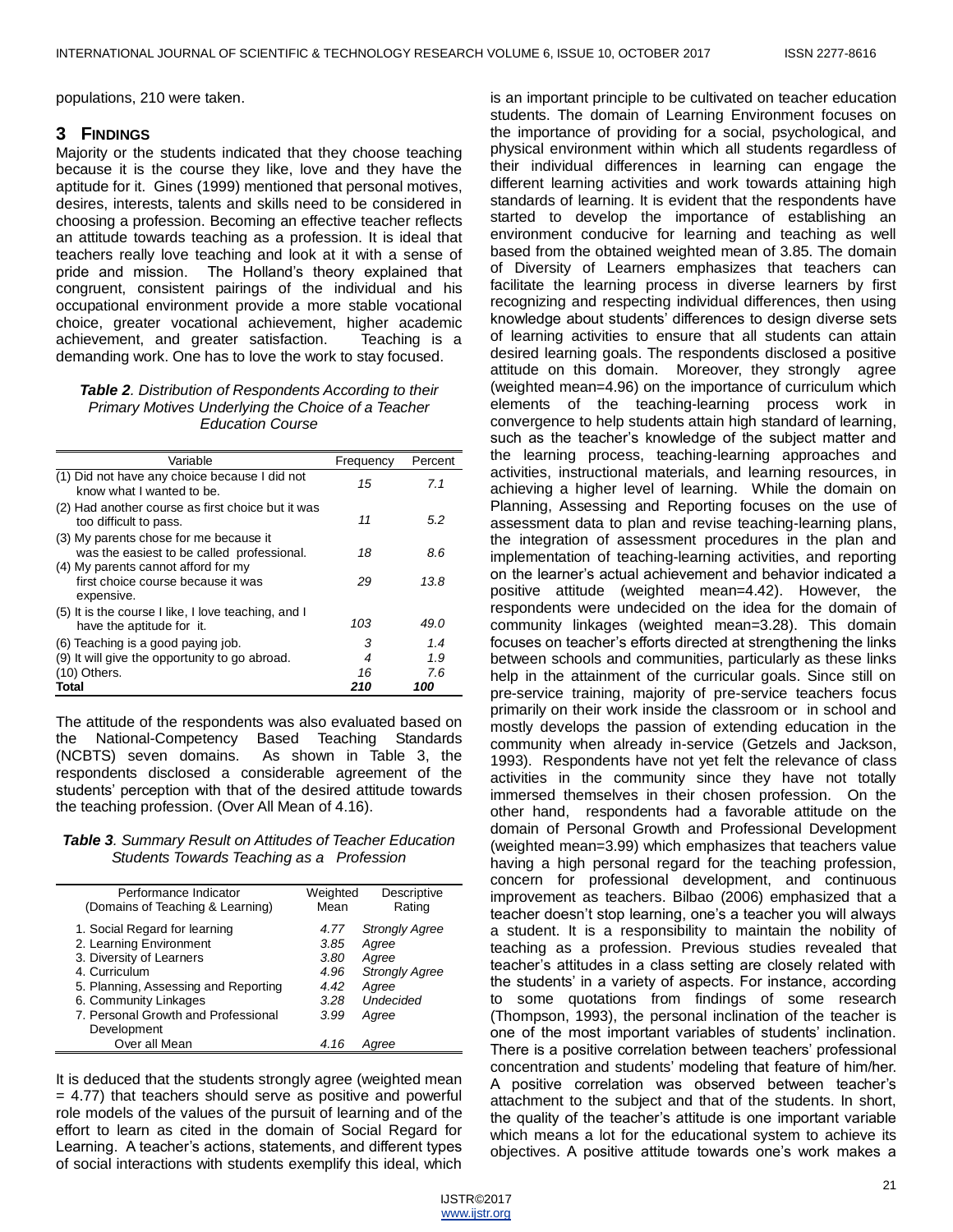difficult job lighter. It makes one finds ways and means to do things in the best way he can. It gives a sense of pride to be doing or to have done a task successfully. If one loves teaching, he/she will also love the other things and persons that accompany the performance of his/her task (Gines, 1999).

#### **Role of the Teacher**

The attitudes of students towards the roles of the teacher, the indicator obtained an overall mean of 4.01 which shows that the respondents agree on the roles and responsibilities of a teacher (Table 4 ).

*Table 4. Summary Result on Attitudes of Teacher Education Students on the Roles of Teachers*

| Roles of a Teacher              | Weighted<br>Mean | Descriptive Rating    |
|---------------------------------|------------------|-----------------------|
| 1. As Manager                   | 3.56             | Agree                 |
| 2. As Motivator                 | 4.61             | <b>Strongly Agree</b> |
| 3. As Leader                    | 4.10             | Agree                 |
| 4 As Model                      | 4.61             | <b>Strongly Agree</b> |
| 5. As Surrogate Parent          | 3.72             | Agree                 |
| 6. As Social Catalyst           | 4.22             | Agree                 |
| 7. As Facilitator or Instructor | 3.27             | <b>Undecided</b>      |
| 8. As Guidance Counselor        | 3.94             | Agree                 |
| Over all Mean                   | 4.01             | Agree                 |

Specifically, the respondents strongly agree that teachers should be a motivator and set the mood of learning by way of stimulating the interest of the learners and gets them more involved in the class activities. Likewise, on the attitude towards the role of the teacher as model, result shows that majority of the respondents strongly agree that teachers should always maintain dignity and self-respect when dealing with the students and they should demonstrate the good traits of a person worthy of emulation as a model to the students. However, the respondents were undecided on the negative concept of the role of a teacher as facilitator or instructor. As facilitator, finishing the coverage is not the main emphasis in a teaching learning process but rather the process of learning. It is evident that the respondents have positive attitude towards the teaching profession and its varied roles and responsibilities in the classroom. Understanding what teaching is will help them be prepared, guided in all activities they engaged in this profession.

#### **Performance of the students**

On the performance results revealed that majority of the respondents have average performance ranging from 2.01- 2.45 in general and major courses. While their performance in professional education course obtained an average grade ranging from 1.76-2.00. This indicate that the teacher education students in Central Mindanao University perform better in their professional education courses as compared to their general education and major courses. A number of education students receive honors upon graduation as can be indicated in the results of the study. Student performance can be accounted to a number of factors including classroom setting, and teacher involvement (Weinstein, 1989). Furthermore, it was disclosed that CMUCAT results found to be negatively correlated with the respondents' performance in general education courses base from the obtained r-value of -0.451., -0.519 for professional education courses, -0.415 for major courses. Other profile variables did not show a significant relationship with their performance.(Table 5).

#### *Table 5. Pearson Correlation on the Respondents' Performance and Profile*

| Variable      | Age      | <b>CMUCAT</b> | Father   | Education<br>Mother | Income   | High<br>School |
|---------------|----------|---------------|----------|---------------------|----------|----------------|
| Gen.<br>Educ. | 0.083    | $-0.451**$    | $-0.043$ | $-0.097$            | 0.012    | 0.028          |
| Profl Educ.   | $-0.101$ | $-0.519**$    | $-0.059$ | $-0.116$            | $-0.066$ | 0.044          |
| Major         | $-0.079$ | $-0.415**$    | $-0.102$ | $-0.116$            | $-0.101$ | -0.004         |
| <b>GWA</b>    | $-0.049$ | $-0.568**$    | $-0.091$ | -0.137              | -0.07    | 0.027          |

\*Correlation is significant at the 0.05 level.

\*\*Correlation is significant at the 0.01 level.

It was also noted that the respondents' performance and motives for choosing teaching specifically motive 2 (I had another course as my first choice but I ended up taking Education because my first choice was too difficult to pass) is negatively correlated with the students' performance in major courses (r-value of -0,160 p-value < 0.05)as shown in Table 6. Moreover, motive number 5 is positively correlated with the respondents' performance in their major courses with a rvalue of 0.147 (p-value < 0.05). Other motives underlying the choice for taking a teacher education course did not show a significant relationship with the respondents' performance.

*Table 6. Pearson Correlation on the Respondents' Performance and Motives*

| Var                                           | M2. | M3 | M4 M5 |  |  | M6 M7 | M8. | M9                                                                                                                            | M10 |  |
|-----------------------------------------------|-----|----|-------|--|--|-------|-----|-------------------------------------------------------------------------------------------------------------------------------|-----|--|
| Gen.Ed                                        |     |    |       |  |  |       |     | 0.011 -0.127 -0.076 0.052 0.056 0.086 0.093 -0.045 0.084 0.038<br>0.877 0.067 0.276 0.455 0.423 0.213 0.179 0.515 0.227 0.587 |     |  |
|                                               |     |    |       |  |  |       |     |                                                                                                                               |     |  |
| Profl                                         |     |    |       |  |  |       |     | 0.018 -0.077 -0.044 0.057 0.014 0.085 0.047 -0.108 0.004 0.072                                                                |     |  |
| Ed                                            |     |    |       |  |  |       |     | 0.795 0.266 0.529 0.408 0.846 0.222 0.498 0.119 0.957 0.301                                                                   |     |  |
|                                               |     |    |       |  |  |       |     |                                                                                                                               |     |  |
| Major                                         |     |    |       |  |  |       |     | 0.033 0.160* 0.018 -0.103 0.147 0.101 0.035 -0.031 -0.033 -0.006                                                              |     |  |
|                                               |     |    |       |  |  |       |     | 0.635 0.02 0.79 0.138 0.033 0.145 0.612 0.66 0.635 0.927                                                                      |     |  |
|                                               |     |    |       |  |  |       |     |                                                                                                                               |     |  |
| <b>GWA</b>                                    |     |    |       |  |  |       |     | 0.027 0.153*-0.035-0.008 0.097 0.113 0.07 -0.075 0.014 0.037                                                                  |     |  |
|                                               |     |    |       |  |  |       |     | 0.697 0.026 0.61 0.908 0.159 0.102 0.315 0.281 0.838 0.592                                                                    |     |  |
| *Correlation is significant at the 0.05 level |     |    |       |  |  |       |     |                                                                                                                               |     |  |

(Table 7) shows a negative correlation on students' performance in general education courses and attitudes towards teaching with a r-value of -0.250, professional education courses r-value -0.309, and its general weighted average with r-value -0.255, respectively (p-value < 0.01). Similarly, the respondents' attitudes towards the role of a teacher correlate negatively with their performance in general education with r-value of -0.196, professional education rvalue-0.208 and over-all performance r-value -0.182, respectively (p-value < 0.01). Performance of students in their major courses did not show a significant relationship with the students' attitudes.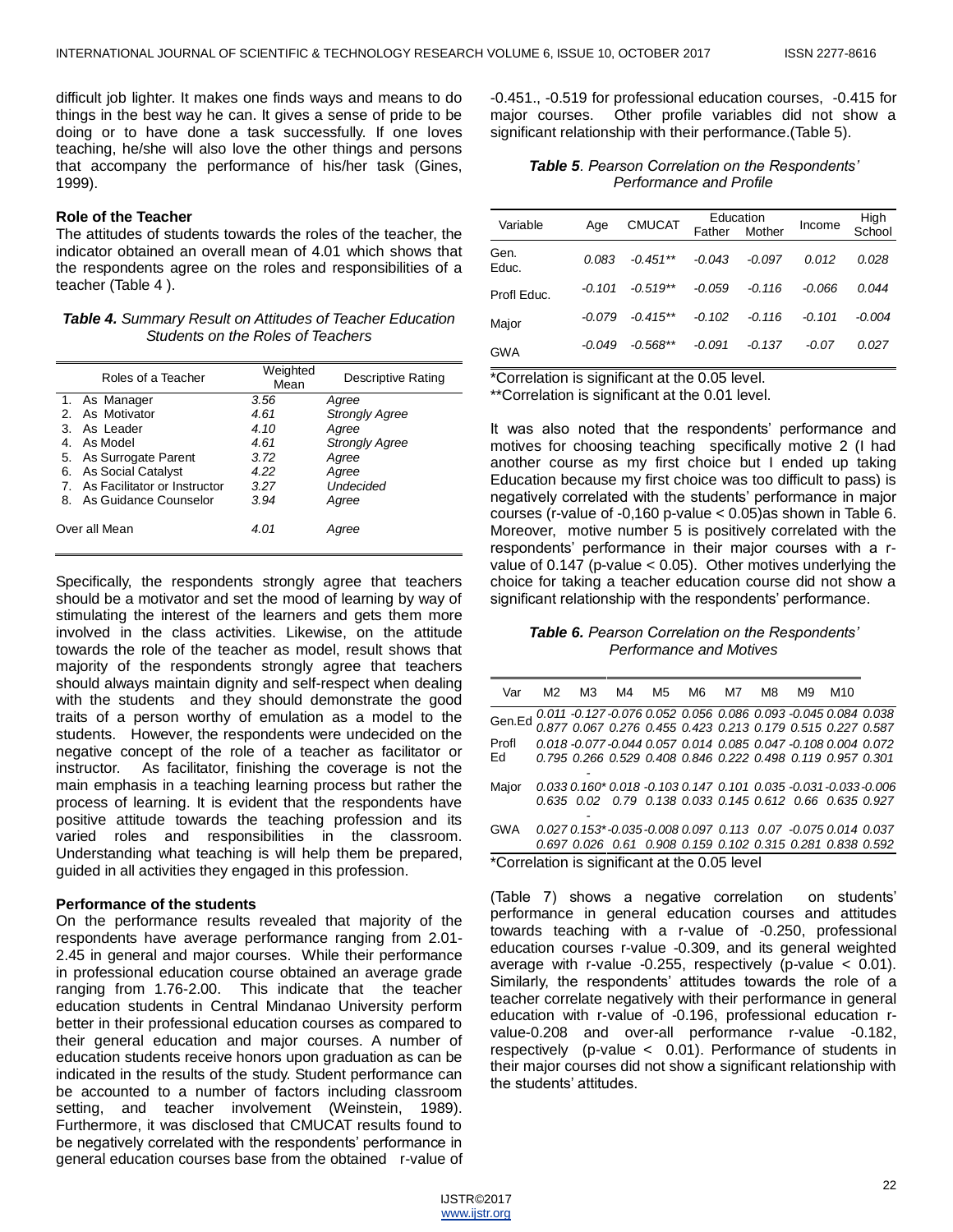| Table 7. Pearson Correlation on the Respondents' |
|--------------------------------------------------|
| Performance and Attitudes                        |

| Variable                                 | Attitudes towards<br>Teaching as a Profession | Attitudes towards the<br>Role of a Teacher |
|------------------------------------------|-----------------------------------------------|--------------------------------------------|
| <b>General Education</b><br>Courses      | $-0.250**$                                    | $-0.196**$                                 |
| Professional<br><b>Education Courses</b> | $-0.309**$                                    | $-0.208**$                                 |
| <b>Major Courses</b>                     | $-0.095$                                      | $-0.062$                                   |
| General Weighted<br>Average              | $-0.255**$                                    | $-0.182**$                                 |

\*\*Correlation is significant at the 0.01 level

A correlation between gender and performance in professional education course was also found in the study. This support the study of Alkharusi (2002) which attempted to determine the correlation of different factors involving academic performance of first year education students and found a statistically significant group differences on gender and education major. Although, other studies conclude gender as a non-significant variable in determining student performance, the fact that males and females differ in their professional education performance should be noted. Likewise, admission rating also correlate with the performance of the respondents. This has the same findings on the study of Bejer et al (2010), he noted that admission test is a reliable tool but not an accurate tool in predicting student performance. Moreover, a negative correlation between performance and motive (students who took up education because their first course was too difficult to pass) was disclosed. In contrast, a positive correlation was revealed in motive (students who took up education because it is what they like). This relates the importance of intrinsic motivation in student performance. Those who like the course and what they are doing tend to perform better than those who don't. Motivation is a key factor in determining one's behavior and performance towards a goal. In most cases, students who perceive a positive attitude towards the course develop a better attitude and demonstrate good scholastic performance in the classroom.

#### **Predictors of Respondents' Performance**

Three predictors for student performance were determined by the study using the stepwise linear regression analysis as depicted in Table 9. The predictors of students CMUCAT rating with beta weight of -.0587, p<0.01, attitudes towards with beta weight of 0.191, p<0.01, and motive underlying the choice of teaching profession as with beta weight of -0.146, p< 0.01. This indicates that a positive attitude towards teaching does not necessarily dictate good grades. Lastly, the third predictor for student performance is the motive underlying the choice of a teaching profession (due to the difficulty of the first choice course) with beta weight of -0.146 , p < 0.01. Regression correlation coefficient between the predictors and the student performance is 0.433, which means that 43.3% of the academic performances of the respondents were explained by the independent variables, which 56.7% will be explained by other factors not included in the study.

| Table 8. Stepwise Linear Regression of Independent |
|----------------------------------------------------|
| Variables and Respondent' Performance              |

| <b>Independent Variables</b>                                                                          | <b>Unstandardized</b><br><b>Coefficients</b> |               | <b>Standardize</b><br>d<br><b>Coefficients</b> | т                | Sig.  |
|-------------------------------------------------------------------------------------------------------|----------------------------------------------|---------------|------------------------------------------------|------------------|-------|
|                                                                                                       | в                                            | Std.<br>Error | <b>Beta</b>                                    |                  |       |
| (Constant)                                                                                            | 4.104                                        | 0.198         |                                                | 20.774 0.000     |       |
| <b>CMUCAT Rating</b>                                                                                  | $-0.016$                                     | 0.002         | $-0.587$                                       | -10.411 0.000    |       |
| Attitude Towards Teaching <sub>-0,132</sub><br>as a Profession                                        |                                              | 0.039         | $-0.191$                                       | -3.388           | 0.001 |
| Motive 2 (Education as<br>2nd choice because the $-0.018$<br>1st choice was too difficult<br>to pass) |                                              | 0.007         | $-0.146$                                       | $-2.602$ $0.010$ |       |
| $R = 0.658$                                                                                           |                                              | $= 0.433$     | < 0.01<br>Ŋ                                    |                  |       |

The study revealed that the college admission test is a predictor in determining student achievement. A study on predictors determining student teacher performance conducted by Hall and Marchant (2000) pointed prior achievement including admission test rating as a reliable tool in determining academic performance of teacher education students. Pascua et al (2011) stressed that scores of students in specific areas of the admission test should be considered since, in her study, students who obtained high scores in the Mathematics area of the admission test also have better performance during their college education. It correlates with the study of Rahbar et al (2001) admission test results in specific areas correlates with the scholastic performance of the students in the first five trimesters of undergraduate medical education. Attitude towards a career choice is a good predictor of future performance among students. In a study of Zhang (2011) among Chinese students taking up education, those who displayed good perception about teaching and value it as a career tend to perform better than those who don't. Another performance predictor in the study is motive. Accordingly, those students who took up education because their first choice was too difficult to pass are likely to have lower performance. A commonly cited model in teaching and learning literature is the 3P model of classroom learning, outlined by Dunkin and Biddle in 1974 (Chan, 2008), which relates the main components in classroom learning – an imperative factor for performance evaluation – in terms of the three Ps: Presage (student's characteristics and teaching context), Process (task processing) and Product (nature of outcome). Among students' characteristics associated with learning, students' motivation is considered an important element. Determining student performance is essential in admitting teacher education students since this is a part of the teacher training process. As observed by Riney et al (2006), majority of students believe that their pre-service education training is valuable in preparing them as future teachers.

#### **4 CONCLUSION**

Majority of the students obtained higher CMUCAT results more than the passing rate of the university. Most of their parents graduated from public high schools and majority of their fathers' educational attainment are technical-vocational graduate while their mothers' are college level. Most of them belong to the lower socio-economic status since their parents have low monthly income. Although from lower socioeconomic class but above normal and average intellectual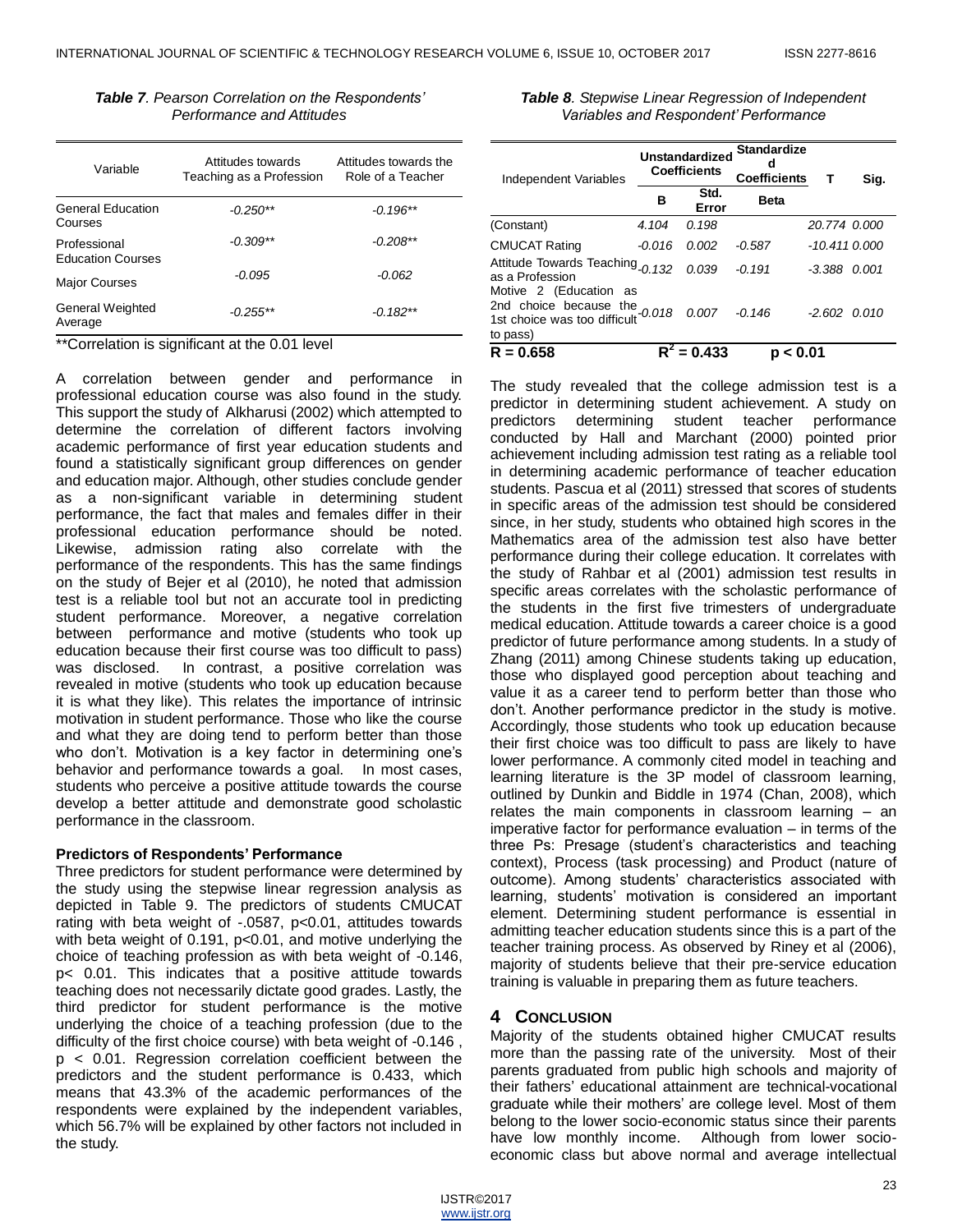ability based on their admission examinations. Thus, the socio-economic background of the respondents is not affected on the decision of choosing teaching as their career. Majority of the respondents choose te as the primary motive because it is the course they like, love and they have the aptitude for it. On the other hand, the attitude of the respondents was also evaluated based on the seven domains of the National-Competency Based Teaching Standards (NCBTS). The respondents' attitude towards the teaching profession disclosed a considerable agreement. Similarly, they showed a positive attitude towards the roles and responsibilities of the teacher. On the other hand, teacher education students in Central Mindanao University perform better in their professional education courses as compared to their general education and major courses. It was further disclosed that CMUCAT result is negatively correlated with the respondents' performance in general education courses, professional education courses, and major courses. While respondents' performance and motives for choosing teaching specifically motive 5 (it is the course I like, I love teaching, and I have the aptitude for it) is positively correlated with the respondents' performance in their major courses. Similarly, the respondents' attitudes towards the role of a teacher correlate negatively with their performance in general education, professional education. Performance of students in their major courses did not show a significant relationship with the students' attitudes. Moreover, a negative correlation between performance and motive (students who took up education because their first course was too difficult to pass) was disclosed. In contrast, a positive correlation was revealed in motive (students who took up education because it is what they like). Three predictors for student performance were determined by the study using the stepwise linear regression analysis. CMUCAT rating, attitudes towards teaching, and motive underlying the choice of teaching profession, are predictors of students' performance. Regression correlation coefficient between the predictors and the student performance is 0.433. It indicates that 43.3% of the academic performances of the respondents is explained by the independent variables, which 56.7% will be explained by other factors not included in the study.

# **5 END SECTIONS**

# **5.1 Acknowledgments**

Our heartfelt gratitude is extended to the University Research Office for making this study realized, the cooperation of faculty and students of the College of Education is highly recognized and most of all our Almighty Father who made all things in place and possible.

# **REFERENCES**

- [1] Abdullah, N. A., Abidin, M. J. Z., Luan, W. S., Majid, O. and Atan, H. (2006). The attitude and motivation of english language teachers towards the use of computers. Malaysian Online Journal of Instructional Technology.
- [2] Acker, S. (1990). Teachers' culture in an English primary school: continuity and change. British Journal of Sociology of Education.
- [3] Açikgöz, F. (2005). A study on teacher characteristics and their effects on students' attitudes. The Reading Matrix. Vol. 5: No. 2.
- [4] Alkharusi, H. (2002). Correlates of teacher education students' academic performance in an educational measurement course. The International Journal of Learning.
- [5] Bejer, U. S., Kapferer, I., Ostermann, H., Staudinger, R., and Dumfahrt H. (2010). Impact of a novel dental school admission test on student performance at innsbruck medical university, Austria.
- [6] Bilbao, Purita P., et al. (2006). The teaching profession. Lorimar Publishing Co. Inc., Quezon City, Metro Manila
- [7] Chan, K. (2008). Hongkong teacher education students' epistemological beliefs and approaches to learning. Research in Education.
- [8] Crossfield, P., Daughtery, M. and Merril, C. (2004). Teacher attitudes toward and perceptions of student performance on the design component of the caribbean cxc examination. Journal of Industrial Teacher Education. Vol. 41: No. 3.
- [9] Darling-Hammond, L. (2006). Powerful teacher education: Lesson from exemplary programs. John Wiley & Sons, Inc. San Francisco.
- [10] Getzels, J. W. and Jackson, P.W.(1993). The teacher's personality and characteristics. Gage, Chicago.
- [11] Ghazali, S., Setia, R., Muthusamy, C., and Jusoff, K. (2009). ESL students' attitudes towards texts and teaching methods used in literature classes. English Language Teaching.Vol. 2.
- [12] Gines, A. (1999). Educational Psychology. A textbook for college students in psychology and teacher education. Rex Printing Press, Inc. Sampaloc, Manila.
- [13] Halawah, I. (2008). Factors influencing perspective teachers' attitudes toward teaching. University of Sharjah Journal for Humanities & Social Sciences. Vol. 5: No. 11.
- [14] Hall, K. and Marchant, P. (2000). Predictors of the academic performance of teacher education students. Research in Education.
- [15] Hussain, S., Ali, R., Khan, M. S., Ramzan, M., and Qadeer, M. Z. (2011). Attitude of secondary school teachers towards teaching profession. International Journal of Academic Research..
- [16] Ispir, O. (2010). A. teachers' burnout levels and their attitudes towards teaching. EABR and ETLC Conference Proceedings. Dublin, Ireland.
- [17] Pagud, T. (1999). The quality of teacher education program of bukidnon state college, school of education